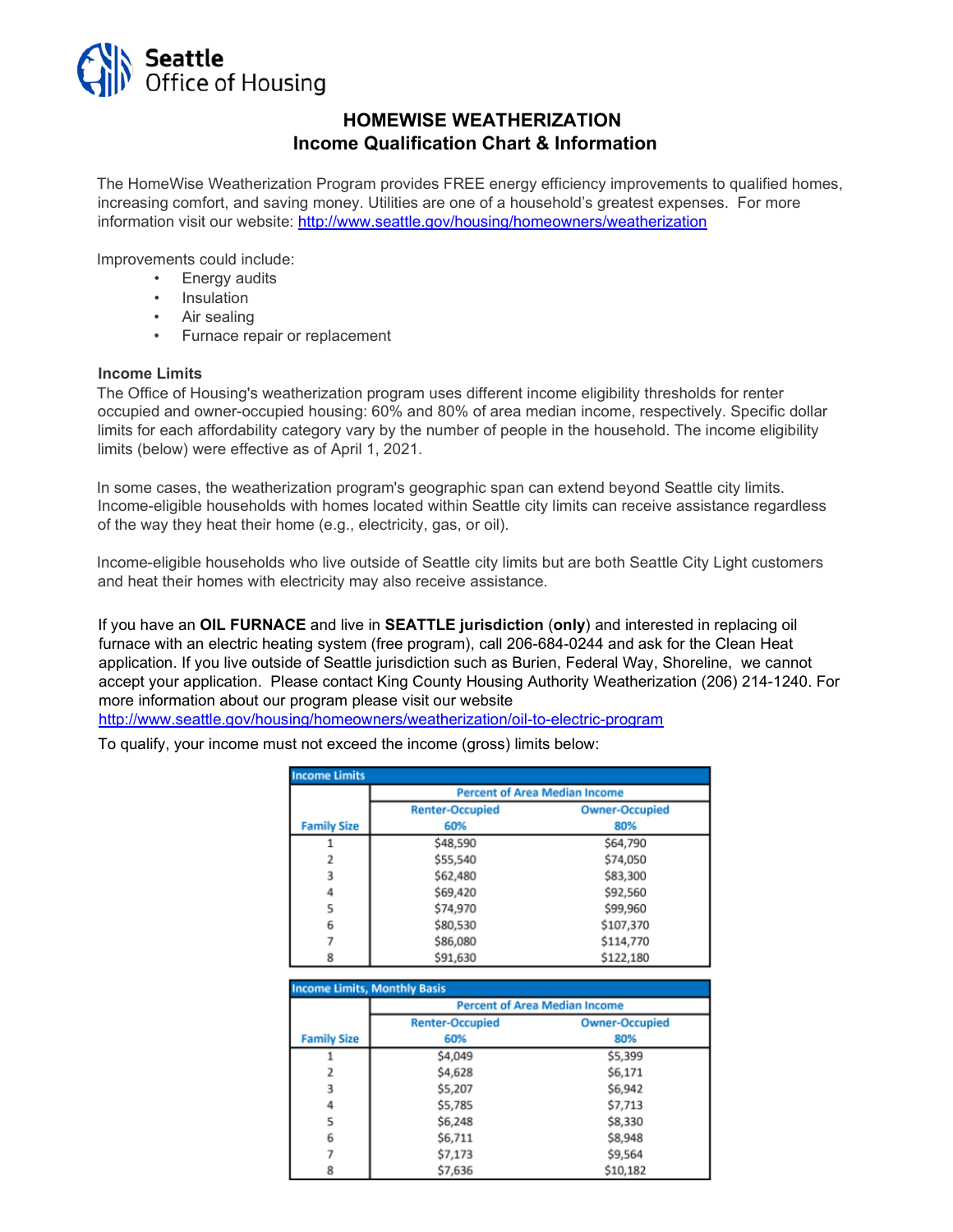## **HOMEWISE WEATHERIZATION Income Qualification Chart & Information**

#### **How it Works**

Since 1980, the HomeWise program has offered weatherization services to income eligible households, helping thousands to decrease their energy bills and increase their comfort and safety. Services are provided through federal, state and local utility funding. All weatherization work is contracted and managed by the HomeWise Program and is FREE of charge for eligible households.

- 1. See if you are income eligible for HomeWise services (Page 1)
- 2. Completely fill out the Weatherization application and send copies of required documents.
- 3. Homewise will review your application for eligibility and notify you in writing.
- 4. If eligible for Weatherization, we will call to schedule a date and time for a comprehensive home energy audit conducted by our well-trained and certified HomeWise Property Rehabilitation Specialist (auditor).
- 5. HomeWise staff will identify possible energy saving, health and safety measures such as; new insulation, bath and kitchen fans, furnaces, ductless heat pumps and air sealing.
- 6. HomeWise selects and manages a specialty and/or general contractor(s) to perform the work.
- 7. All work, we provide, is inspected at completion and HomeWise pays the contractor.

*Processing of applications may take approximately 4 to 6 weeks.* Send your completed application with required documentation to:

**City of Seattle-Office of Housing PO Box 94725 Seattle, WA 98124-4725 Attn: Weatherization applications**